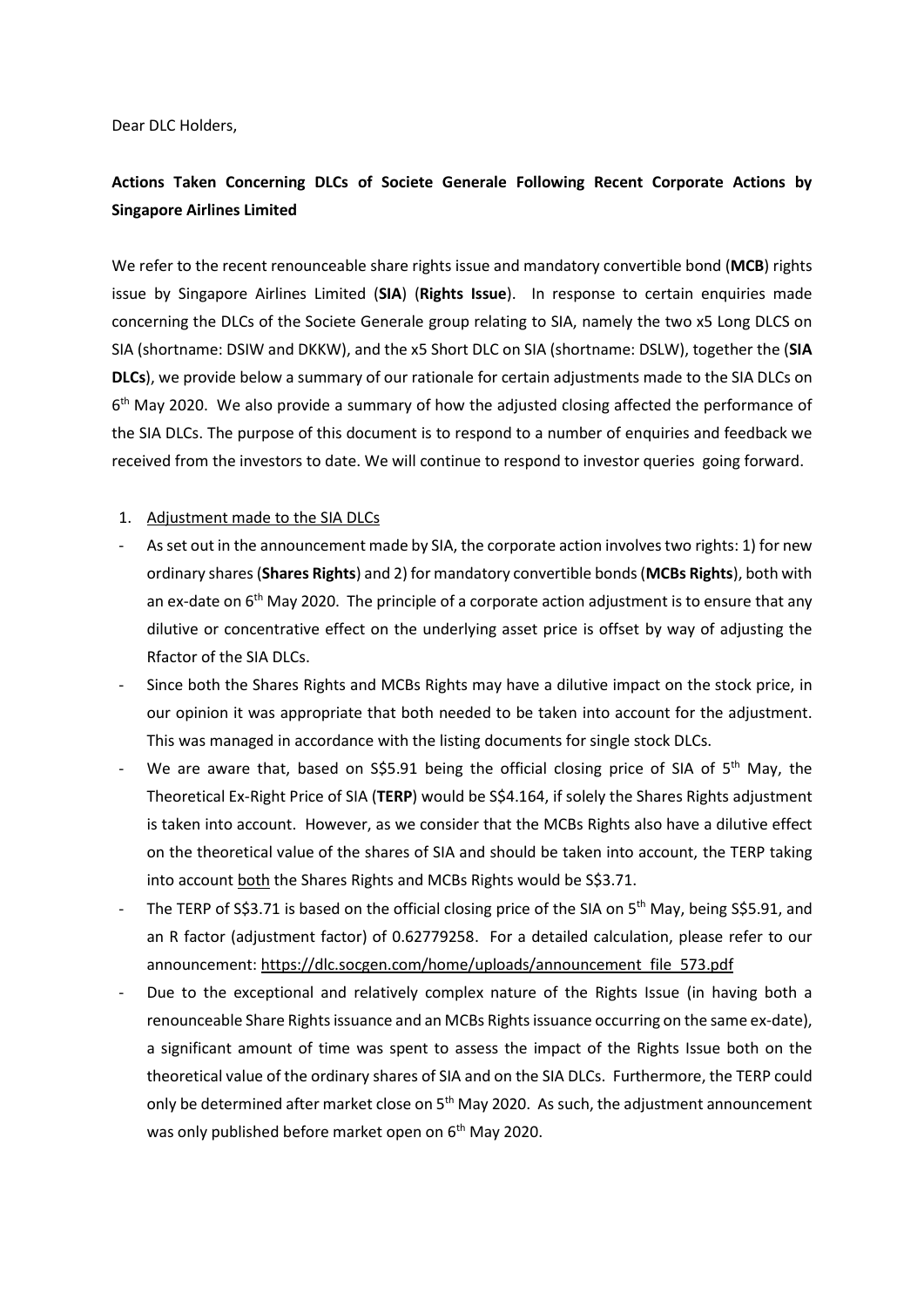- Please refer to the **Annex** to this document for a detailed explanation of the adjustment mechanism. The Annex specifically explains why both Shares Rights and MCBs Rights are dilutive of the share price.
- 2. Impact on the x5 Short DLC on SIA (DSLW DLC SG5xShortSIA)
- The Airbag trigger level for the Short DLC on SIA was at S\$4.266792 based on a 15% increase in the price from TERP of S\$3.71. The Airbag trigger level for the Short DLC on SIA was triggered at 09:00:56 on 6<sup>th</sup> May 2020. At our request, trading of the Short DLC on SIA was suspended at 09:02:46 on the same day by the SGX.
- Under the terms of Short DLCs, once the airbag mechanism has been triggered, the DLCs would then take into account the highest price of its reference underlying (i.e. SIA) during the 15-minute intraday restrike observation period that follows the airbag trigger (i.e. the highest price of SIA from 09:00:56 to 09:15:56). This price was S\$4.59, which represents a 23.7% movement from adjusted close. Since the movement was greater than 20% within the 15-minute intraday restrike observation period, the Short DLC on SIA reached a zero value, has been permanently suspended and will be delisted.
- We note that the airbag mechanism would still have been triggered and reached a zero value if the adjustment for the SIA DLCs took into account only the Shares Rights and not the MCBs Rights. If, hypothetically, the TERP of S\$4.164 was used, the airbag trigger level for the Short DLC on SIA would have be at  $\frac{54.7886}{2}$  and would have been triggered at approx. 09:20 of 6<sup>th</sup> May 2020 based on a +15% movement. Within the 15-minute observation period that follows the hypothetical airbag trigger, the share price of SIA reached S\$5.04 (at approx. 09:23), which represents a 21.0% movement from S\$4.164, i.e. the Short DLC on SIA would have also reached a zero value.

### 3. Performance of the Long SIA DLCs (DSIW DLC SG5xLongSIA and DKKW – DLC SG5xLongSIA)

- Societe Generale acted consistently with respect to its Long and Short DLCs on SIA. It is worth noting that the performances of both Long DLCs were based on the TERP of S\$3.71. The daily return on DSIW and DKKW as per the intrinsic close of  $6<sup>th</sup>$  May 2020 was accordingly up by 92.77% and 92.75% respectively.

In our opinion, the adjustments were fair and reasonable, and were made with a view to treating all holders of the SIA DLCs fairly.

We fully appreciate the importance of keeping investors informed in a timely manner of significant events impacting our products. We hope that the above explanation will facilitate investor understanding of the adjustments to the SIA DLCs on  $6<sup>th</sup>$  May 2020. We will in any event continue to review our processes and take steps to ensure that investors' interests continue to be carefully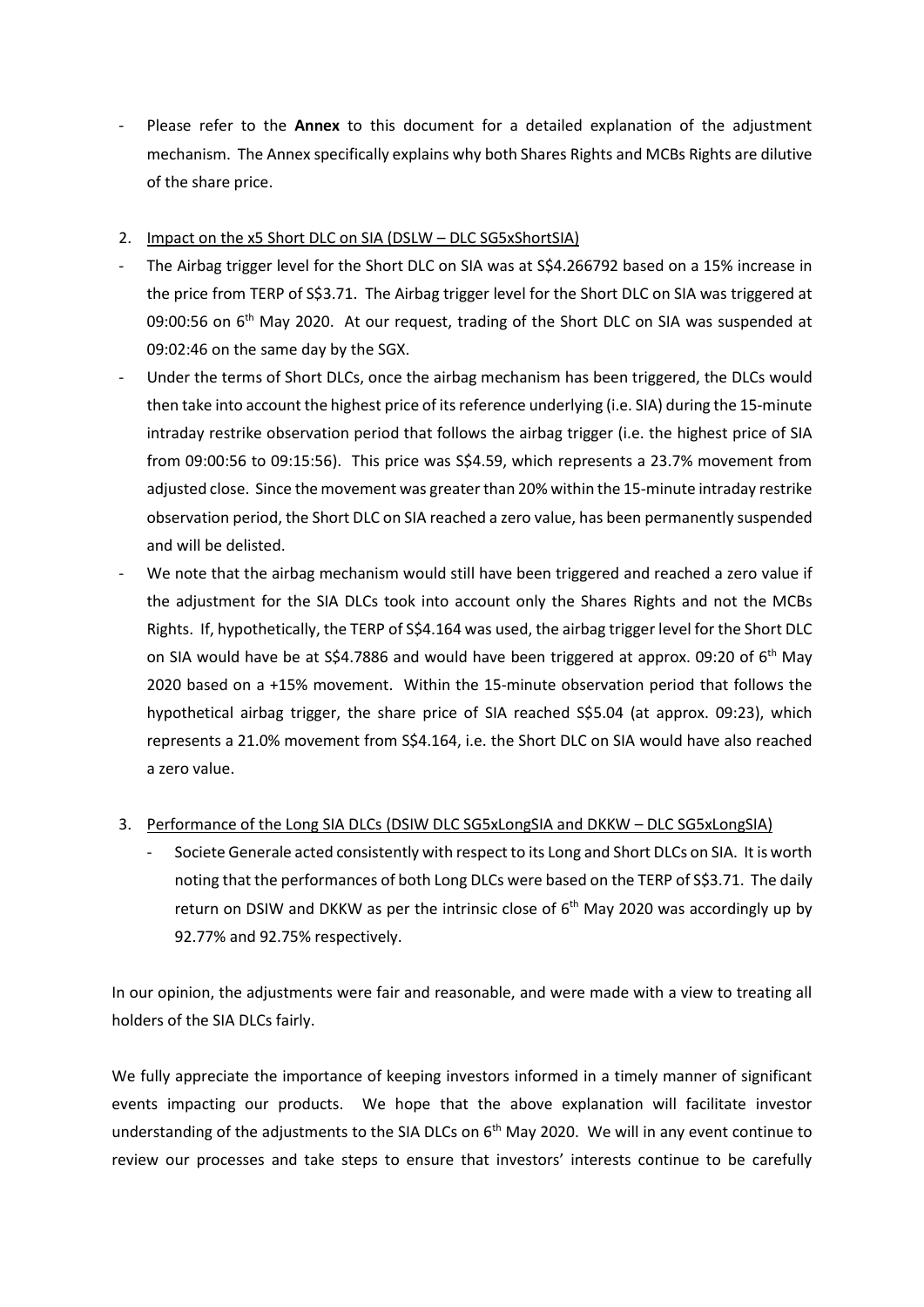considered. We will also continue to respond to queries from investors or the public, including via our DLC website where appropriate.

If you have any further questions, please contact by sending an email to dlc@socgen.com or calling the SG hotline at (65) 6226 2828.

Regards **Societe Generale**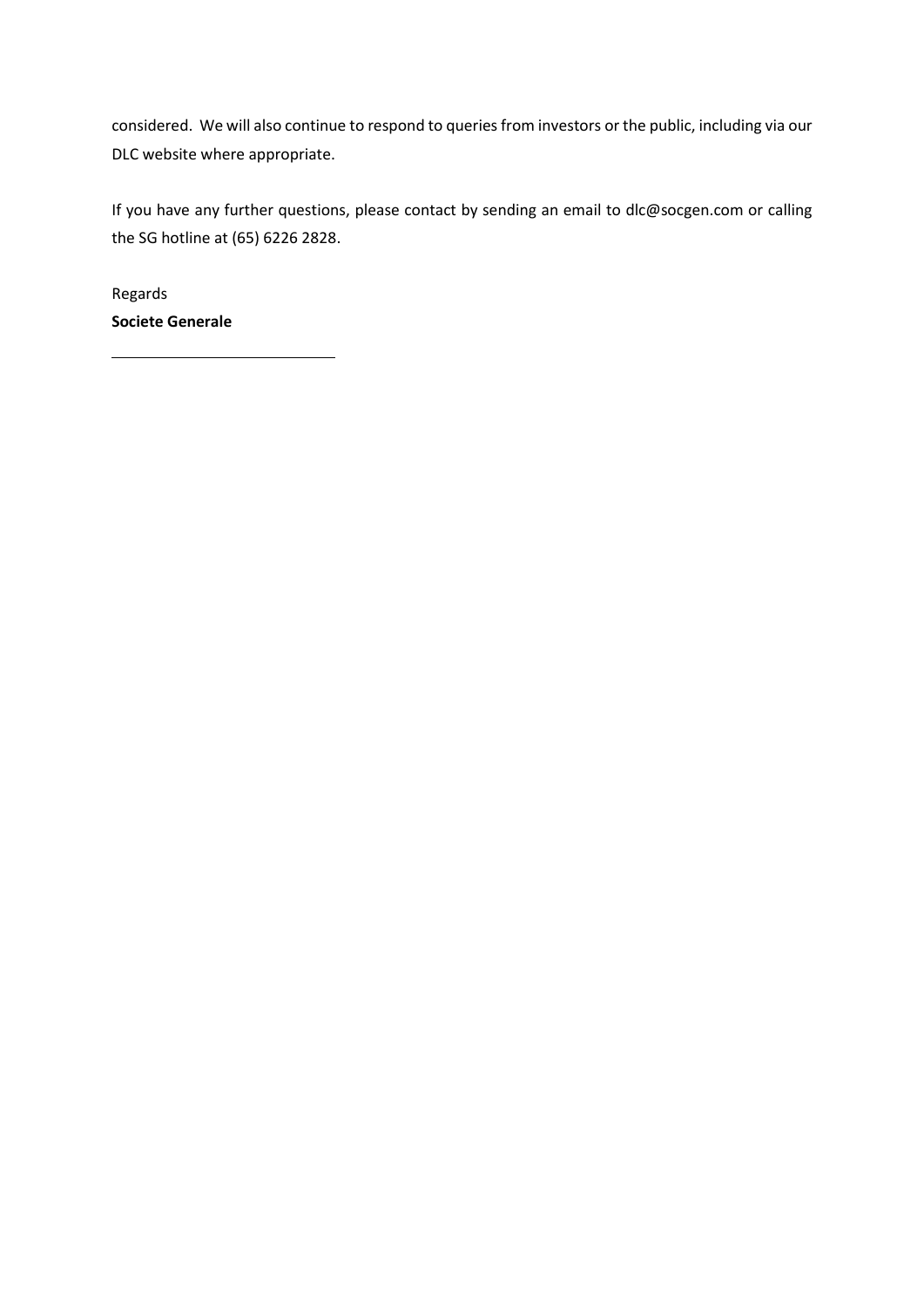#### **ANNEX**

## **Background – SIA issuing (a) Rights for Shares and (b) Rights for Mandatory Convertible Bonds (Rights for MCBs) to holders of SIA**

- Ex-right date is  $6<sup>th</sup>$  May, i.e. holders of SIA on  $5<sup>th</sup>$  May after market close are entitled to both Rights
	- o As both rights are renounceable, trading of both Rights will commence on 13 May on SGX
- (a) Rights for Shares
	- o Holders receive (3) Rights Shares for every (2) existing ordinary shares, i.e. 1.5 shares for every 1 existing share
	- $\circ$  Issue price = S\$3.00, meaning holders of the Rights Shares can obtain one new SIA share at S\$3 per share for each Rights Share they have
- (b) Rights for MCBs
	- o Holders get 295 Rights MCBs for every 100 existing ordinary shares, i.e. 2.95 Rights MCBs for every 1 existing share
	- $\circ$  Issue price = S\$1.00
	- o The MCBs are zero-coupon, and will mature in 10 years
	- o SIA has the option to redeem the MCBs with cash in whole or in part every six months
	- $\circ$  At maturity, the MCBs (assuming not previously redeemed or purchased) will be mandatorily converted into Shares at the conversion rate of
		- Accreted Principal Amount / S\$4.84 = 1.80611 / 4.84 = 0.3732
		- i.e. each MCB will be converted into 0.3732 shares
	- o **This means that each existing share will eventually be entitled to 2.95 x 0.3732 = 1.1008 new shares converted from the MCBs**
	- o **For stock holders, effective subscription price per share from MCB**
		- $\blacksquare$  = MCB issue price / entitled share for every MCB
		- $= 1 / 0.3732$
		- **= S\$2.6798**

Please refer to the SIA website for further details of the Rights Issue: [https://www.singaporeair.com/en\\_UK/sg/about-us/information-for-investors/rights-issue/](https://www.singaporeair.com/en_UK/sg/about-us/information-for-investors/rights-issue/)

#### **Why are Rights for Shares and Rights for MCBs both dilutive of the share price?**

On ex-date, SIA holders will be entitled to both Rights, which they can then sell in the open market. Both Rights have inherent value, so both Rights will theoretically have a dilutive effect on the SIA stock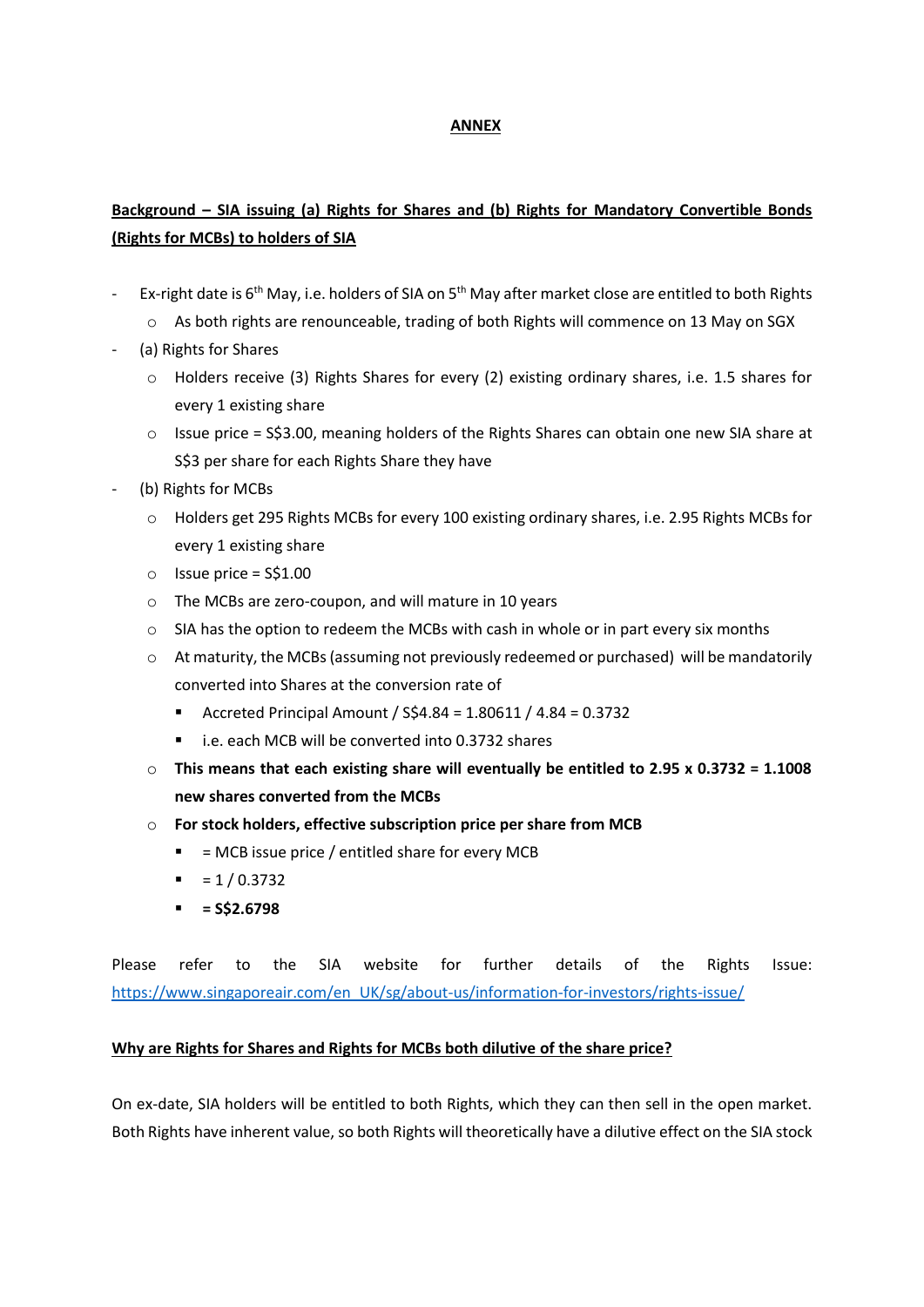price. The price at which holders can sell their Rights will depend on market demand and supply, and the market value of the rights will not be known until the Rights start trading on 13 May.

It is our view that the Rights for MCBs have a positive value as demonstrated by way of the two scenarios below, assuming decisions made by a SIA shareholder who is holding 1,000 shares of SIA:

| <b>Shares</b>               | No. of existing shares (a)                      | 1,000  |
|-----------------------------|-------------------------------------------------|--------|
|                             | Share close on 5th May (b)                      | 5.91   |
|                             | Total share cost $(a)*(b) = (c)$                | 5,910  |
| <b>Rights for</b><br>shares | Rights cost/share (d)                           | 3.00   |
|                             | Entitled no. of Rights (e)                      | 1,500  |
|                             | Total rights cost (d) $*$ (e) = (f)             | 4,500  |
| Overall                     | Total cost of shares + Rights $(c) + (f) = (g)$ | 10,410 |
|                             | Total number of shares $(a) + (e) = (h)$        | 2,500  |
|                             | Total cost/share (g)/(h)                        | 4.1640 |

**Scenario 1 – Holder only accepts Rights for Shares but not Rights for MCBs**

In this scenario, we see that this SIA Holder can reduce their average cost per share to S\$4.164 by accepting the Rights Shares. **In this case, the SIA Holder will still have the unexercised Rights for MCBs that they can sell in the market**.

|--|

| <b>Shares</b>                    | No. of shares (a)                                         | 1,000  |
|----------------------------------|-----------------------------------------------------------|--------|
|                                  | Share close on 5th May (b)                                | 5.91   |
|                                  | Total share cost $(a) * (b) = (c)$                        | 5,910  |
| <b>Rights for</b><br>shares      | Rights cost/share (d)                                     | 3.00   |
|                                  | Entitled no. of Rights (e)                                | 1,500  |
|                                  | Total rights cost (d) $*$ (e) = (f)                       | 4,500  |
| <b>Rights for</b><br><b>MCBs</b> | Entitled no. of Rights MCBs (g)                           | 2,950  |
|                                  | Rights MCBs cost/share (h)                                | 1.00   |
|                                  | No. of converted Rights MCB shares (k)                    | 1,101  |
|                                  | Cost of Rights MCBs $(g)^*(h) = (i)$                      | 2,950  |
| Overall                          | Total cost of shares + Rights+Rights MCBs (c)+(f)+(i)=(j) | 13,360 |
|                                  | Total number of shares $(a) + (e) + (k) = (l)$            | 3,601  |
|                                  | Total cost/share (k)/(l)                                  | 3.7103 |